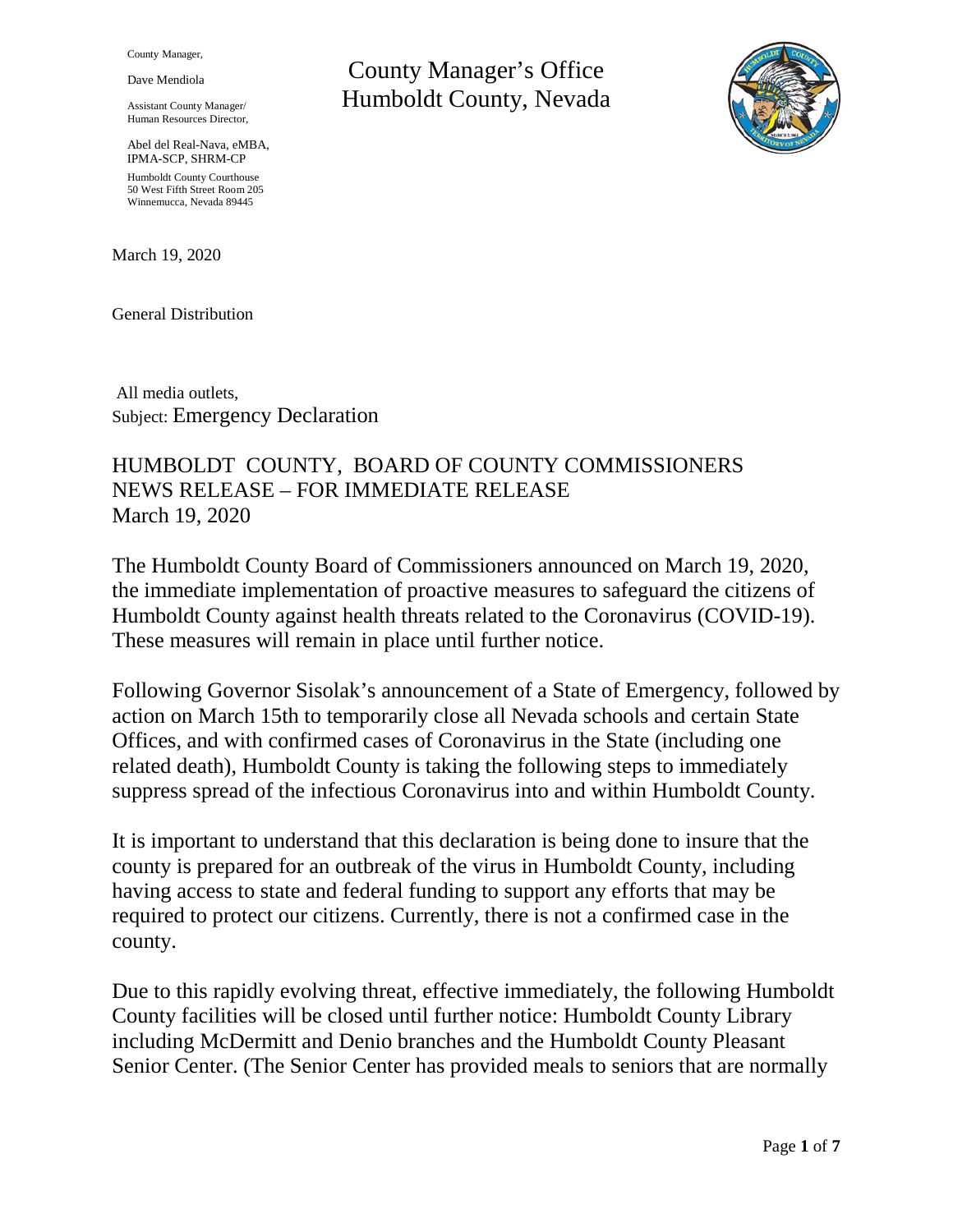served by providing 20-days of frozen meals and a bag of fresh vegetables and fruits.

All other county offices will remain open, however, please contact the specific office to ascertain if your business can be handled online or by phone. If your transaction must be handled in person and cannot wait, please set up an appointment to complete the transaction in person.

The Board of Humboldt County Commissioners will continue to meet at its regularly scheduled times to conduct essential business only. All non-critical meetings of other boards and committees within the county will be temporarily suspended or curtailed. In addition, all non-essential travel by all county employees is suspended until further notice.

In order to limit spread of this pandemic, the Humboldt County Board of Commissioners encourages the citizens of Humboldt County to remain home if you are sick, limit travel, avoid social interactions, and practice public health measures and recommendations, particularly related to hygiene.

The Humboldt County Board of Commissioners will continue to work with State agencies, Humboldt General Hospital, Humboldt County and City of Winnemucca law enforcement agencies, Humboldt County and City of Winnemucca officials, Humboldt General Hospital and the Nevada Association of Counties to determine the best course of action to protect the citizens of Humboldt County.

For more information, please call 775-623-6300.

Members of the Humboldt County Board of Commissioners include: County Commission Chairman Ken Tipton, Commissioner Jim French, Commissioner Marlene Brissenden, Commissioner Ron Cerri and Commissioner Mike Bell.

## *Respectfully*,

Dave Mendiola County Manager

See current information on access to county offices below.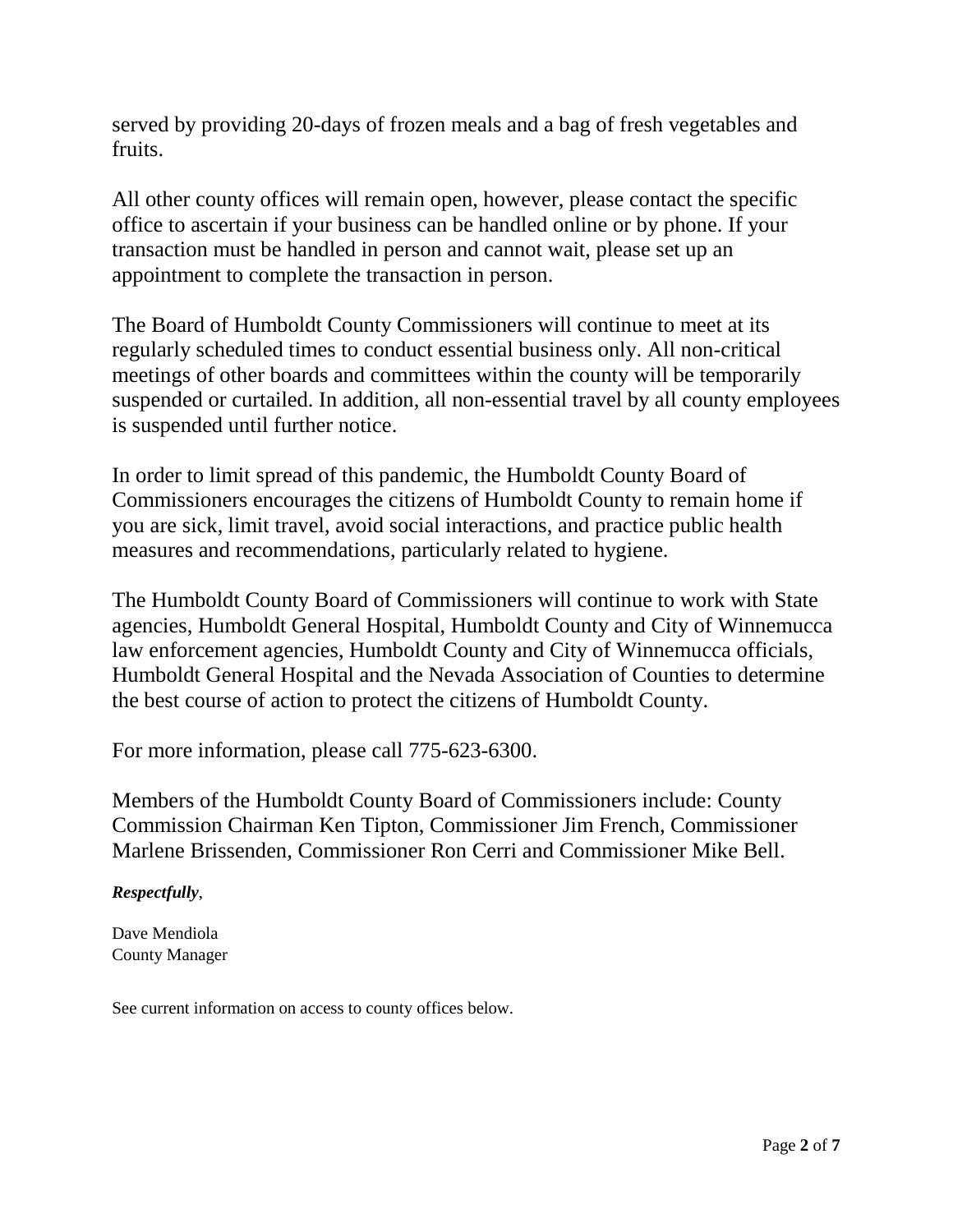Humboldt County offices remain open for business. However, citizens should attempt to do their county business online, as much as possible, and limit onsite activity to critical and/or time-sensitive issues. The following is a listing of county offices and their current schedule and plans to handle business until further notice.

## Assessor

The assessor's office is mostly conducting business as usual. We continue to work through making our daily changes to the tax roll in appropriate areas. Please call the office for an appointment and attempt to do all transactions online.

## Treasurer's Office

In response to the concerns regarding COVID-19 (Coronavirus) and in compliance with Governor Sisolak's order, the Humboldt County Treasurer's office is encouraging the public to conduct business remotely, either electronically or by telephone, in order to comply with social distancing guidelines.

The Treasurer's office staff will be available by phone and/or email during regular business hours (Monday-Friday, 8am to 5pm) to assist with any questions or concerns. We will continue to process payments made through regular mail or online services. Property tax information is available on our website at www.hcnv.us.

Please consider the following options for conducting business with the Treasurer's office:

- Make payments through your bank's online bill pay service or pay online at
- https://www.hcnv.us/207/Treasurer.
- Mail payments to 50 W. Fifth St., Winnemucca, NV 89445
- Call  $(775)$  623-6444 or email treasurer@hcnv.us if you have questions

The 2020 Delinquent Tax Auction scheduled for Friday, April 17th will be postponed until further notice.

Our priority is the health and well-being of the public and our employees, and appreciate your help and cooperation as we all navigate this unprecedented time.

#### Human Services

The Human Services Open House scheduled for Thursday, March 26, has been canceled. Coordinator Niki Linn will reschedule when appropriate.

#### Cooperative Extension Office

Cooperative Extension Office events, meetings, classes, workshops etc. have been canceled through April 13. For more information, please call (775) 623-6304.

## Winnemucca Indoor Events Center and Convention Center:

The Winnemucca Convention Center and Winnemucca Events Complex are cancelling all events and activities, except for the Food Bank Mobile Harvest on March 23d at the Event Center, until at least March 16th. Staff will still be working, but we will be locking down public access to the facilities. We will post signage with phone numbers on how to reach staff if necessary. At the Events Complex, we will be setting up a designated set of stalls for those traveling with horses that they may use on a honor payment system. Staff interaction with these people will be extremely limited if at all. WCVA staff is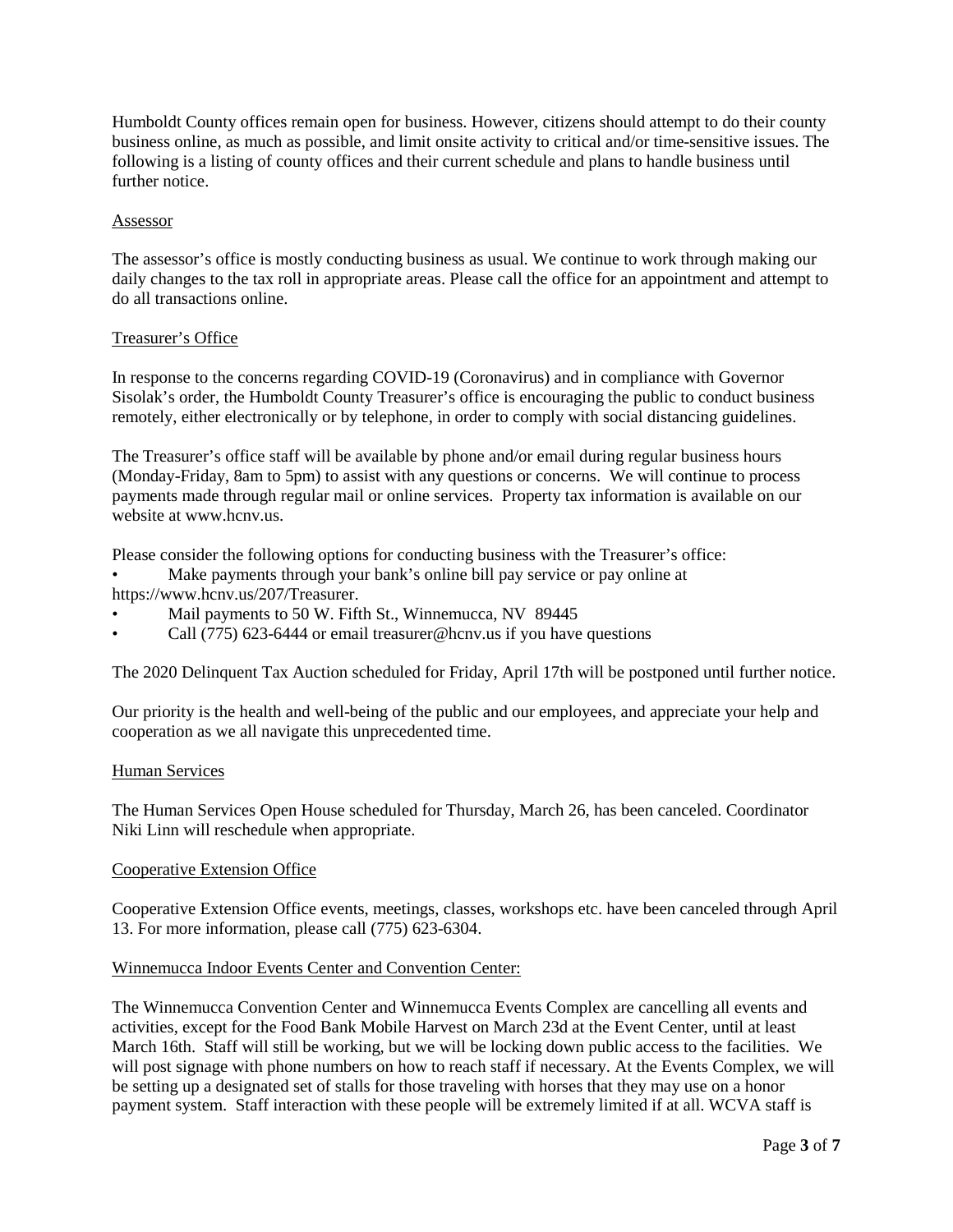working on gathering information to provide to travelers about what services and amenities are available in Winnemucca.

## Humboldt County Library

UPDATED The Humboldt County Library, Humboldt Bookmobile, and Denio and McDermitt Branch Libraries will all be closed to the public beginning March 18 until further notice. Services such as curbside pick-up of library materials, Facebook Live story-times, Online Databases, and ebooks through Overdrive will be available. The Humboldt County Library and Humboldt Bookmobile may be reached by phone at (775) 623-6388; by email (library@hcnv.us) or via Facebook . The Denio Branch Library may be reached by phone at (775) 941-0330, and the McDermitt Branch Library may be reached by phone at (775) 532-8014.

## District Attorney

The Humboldt County District Attorney's Office and the Child Support Enforcement Office are operating with normal business hours, Monday through Friday, from 8:00 a.m. to 5:00 p.m. However due to COVID-19 risk mitigation efforts, these offices are trying to avoid or limit personal contact by locking the exterior doors to the public. Therefore, the offices request that all business be conducted by telephone, mail, facsimile or email. All appointments or meetings will be conducted by telephone. Only if these alternatives are insufficient, other arrangements will be made. Before coming to the offices, please call first: District Attorney's Office at (775) 623-6360 or Child Support Office at (775) 623-6362.

#### 6th Judicial District Court

6th Judicial District Court: Effective March 16, 2020, all currently scheduled non-essential District Court hearings are ordered to be conducted by video or telephonic means; decided on the papers; or rescheduled unless otherwise directed by the District Court Judge. At this time, essential case types and hearings will continue to be heard through in-person appearances, although appearance by alternative means under Nevada Supreme Court Rule Part IX is encouraged when possible. Essential case types and hearings include the following:

1. In-custody criminal sentencings, bail motions, and probation revocation hearings until arrangements can be made to hear these matters by alternative means;

- 2. Criminal arraignments;
- 3. Civil commitment cases;

4. Guardianship matters except for compliance related hearings which include annual accountings. Given the vulnerability of the guardianship populations, all protected persons shall appear

- by alternative means;
- 5. Domestic temporary or extended protection orders;
- 6. Juvenile delinquency matters;
- 7. Abuse and neglect preliminary protective hearings;
- 8. High-risk protective orders;
- 9. Civil temporary restraining orders and preliminary/permanent injunctive relief hearings.
- 10. Probate petitions for orders of cremation.

11. Other than jury trials, case-by-case exceptions may be ordered at the discretion of a District Court Judge.

All jury trials, civil and criminal, scheduled in District Court for the next 30 days will be suspended and will be rescheduled as the court calendar allows. No summonsed prospective jurors are to appear. Any currently ongoing jury trial will finish.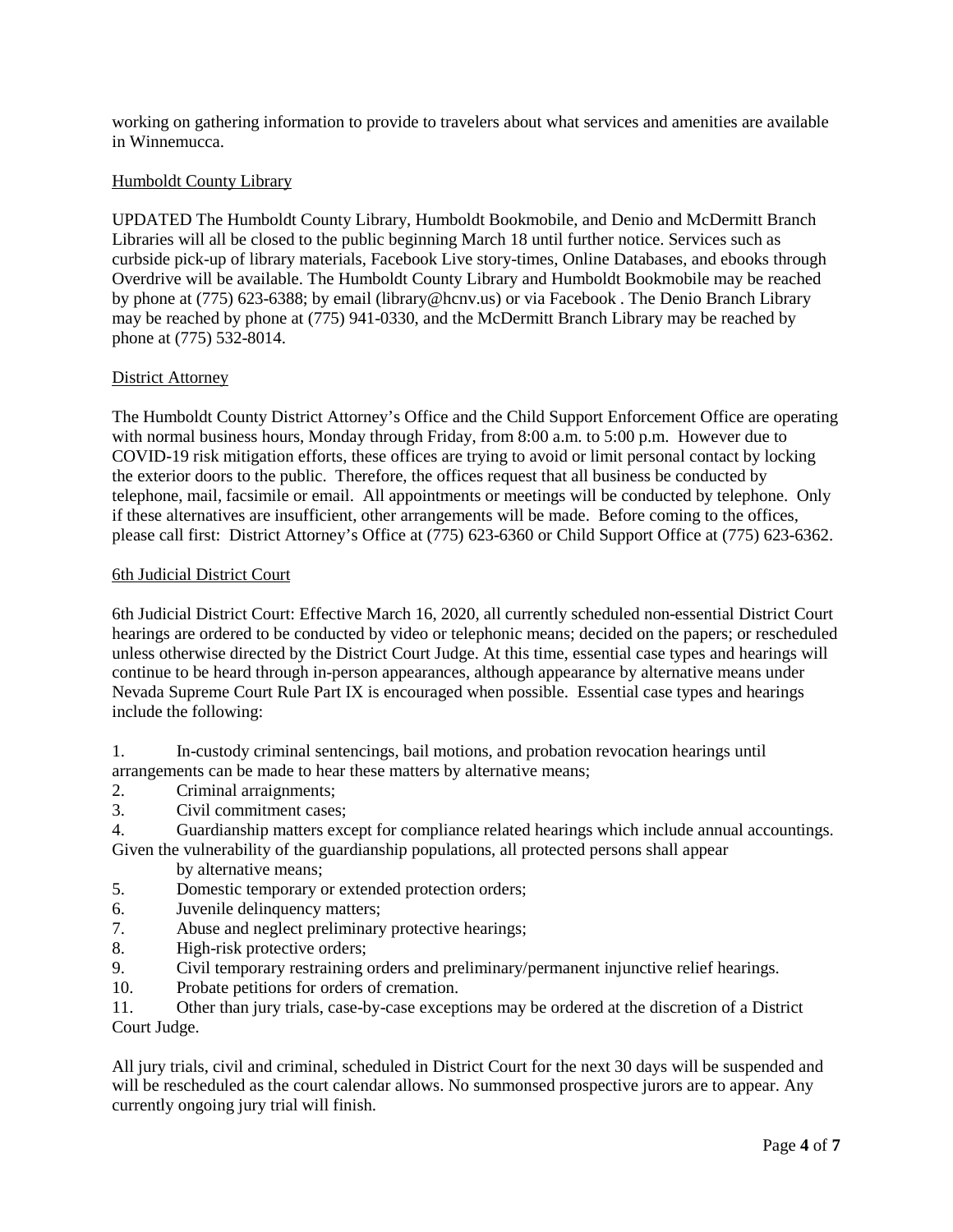This order shall operate to stay trial in civil cases for purposes of NRCP  $41(e)$ . The time period of any continuance entered as a result of this order shall be excluded under for purposes of calculating speedy trial under NRS 178.556(1) and NRS 174.511 as the Court finds the that ends of justice served by taking that action outweigh the interests of the parties and the public in a speedy trial. Absent further order of the Court or any individual judge, the period of exclusion shall be from March 16, 2020 through April 17, 2020. The Court may extend the period of exclusion as circumstances warrant.

Anyone attempting to enter in violation of these protocols will be denied entry by District Court.

If a person is unable to appear in court because of the restrictions above, the person may call 775.623.6371 to speak to a staff member for assistance in rescheduling their court appearance, arranging for appearance by alternative means or provide other information based on the circumstances of the appearance.

## Justice Court, Humboldt County:

Effective today, March 16, 2020, this Court will accept court filings and continue to operate managing cases within the parameters set forth in this order.

1. In-custody transport of defendants will be suspended for 45 days. In-custody arraignments, pretrials, preliminary hearings, and trials will be accommodated through telecommunication.

2. All arraignments (traffic and criminal) currently scheduled between March 16, 2020, through May 1, 2020, will be continued for a period of 60 days.

3. Defendants arrested on traffic offenses and/or warrants subject to release under the current pretrial procedures will be given a return date of 45 days.

4. Out-of-custody trials (traffic and criminal) scheduled between March 16, 2020, through May 1, 2020, will be continued for a period of 45 days.

5. Domestic Battery classes currently held at the Court shall be cancelled for 30 days.

6. Any other hearings scheduled between March 16, 2020, through May 1, 2020, may be continued for 45 days upon request by calling the phone number below.

7. All small claims court hearings scheduled between March 16, 2020, through May 1, 2020, are continued for 45 days.

8. All applications for evictions and/or temporary protection orders are unaffected by this order.

9. All new citations issued by HCSO, WPD, NHP, and NDOW, shall set the scheduled court date an additional 45 days in advance.

10. In order to reduce social contact, this Court encourages use of electronic communications for the resolution of cases, pre-trials, and/or negotiations.

To assist all persons unable to enter the court facility because of exposure or illness they may call 775- 623-6059 to speak to a representative for assistance in rescheduling their court appearance, arranging for appearance by alternate means or provide other information based on the circumstances of the appearance.

All cases shall be reviewed in light of their own circumstances and may deviate from the above guidelines.

This Order shall be reviewed no later than every 30 days and shall continue until modified and/or rescinded by a subsequent order.

## Juvenile Services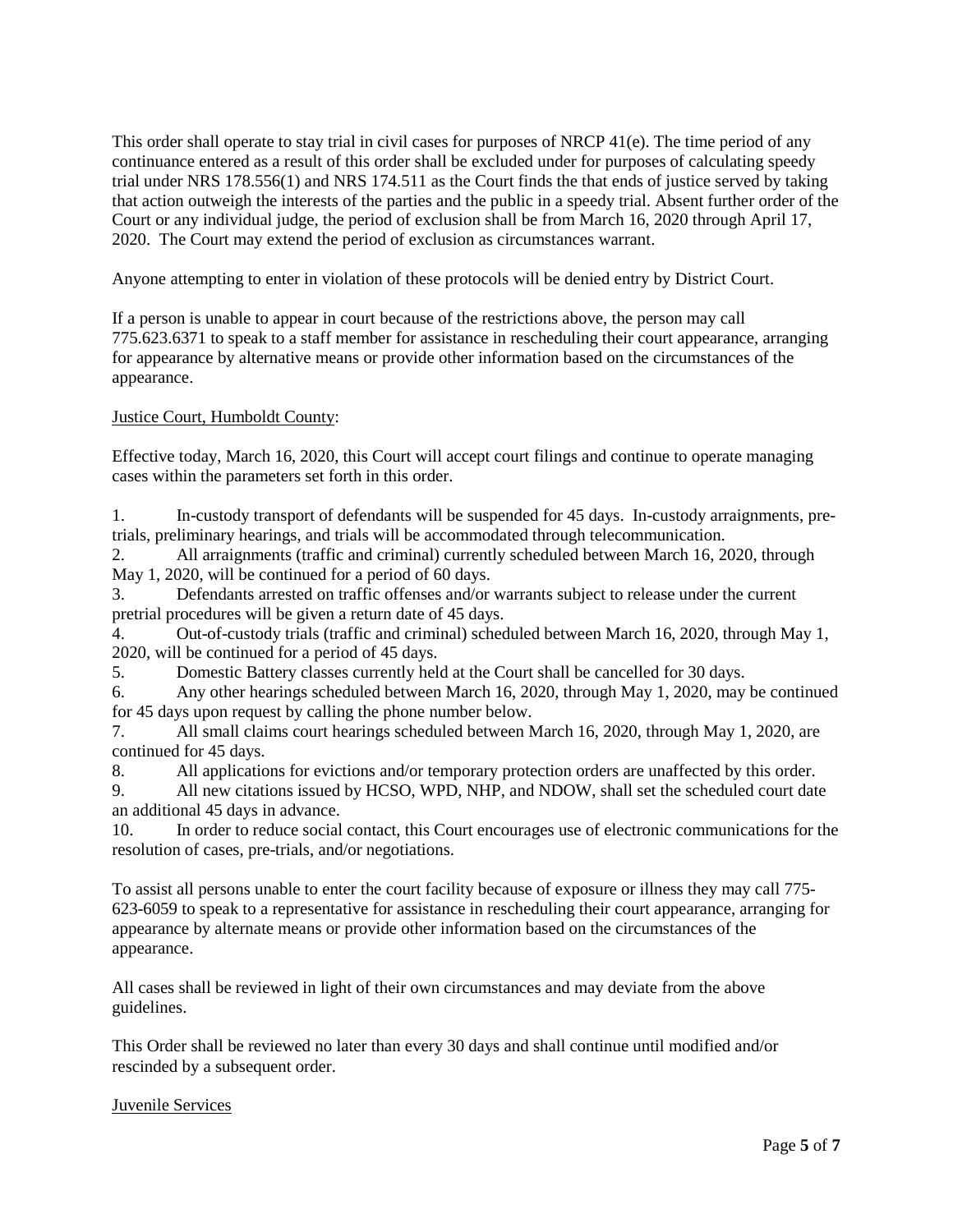All Juvenile Services groups have been canceled for the next two weeks, at which time they will reevaluate. Please note:

Multi-Dimensional Family Treatment has been postponed through April 14, 2020. All individuals who enter the Juvenile Services building are screened for fever and must complete a screening form.

Families are asked to call Juvenile Services to address issues over the phone, except in the case of emergency.

With regard to adult drug testing, only two individuals may enter the building at one time. Youth drug testing has not changed.

Home visits are canceled, except in the case of emergency.

#### **Adult Detention Facility**

Regarding updates for Covid-19 at the detention center. We have implemented the following protocols. The front lobby is closed to the public. All visitation in the lobby is canceled until further notice. All group services have further been suspended until further notice. No one is authorized to be in the facility unless it is for official business only. Proper sanitation and screening is being performed multiple times daily.

Visitation can be done through "secures" by remote location. To schedule an offsite video visitation, use the link below and follow the instructions [https://securustech.net/video-products/video](https://securustech.net/video-products/video-visitation/index.html)[visitation/index.html](https://securustech.net/video-products/video-visitation/index.html)

#### Building Inspector

County building inspections will continue. However, customers are asked to do as much online as possible. Handouts and permits are on the Humboldt County website. The forms can be downloaded and emailed to karen.johnson@hcnv.us. The office can take credit card payments. If customers have questions, please contact Karen Johnson at (775) 623-6322 to schedule an appointment.

#### Public Works

Humboldt County Public Works is open for business; please call (775) 623-6416. Typically, personnel have limited involvement with the general public and will continue to maintain county roads and infrastructure. The department is ready to do anything necessary to help during this time.

#### Recorder's Office

Effective immediately, the Humboldt County Recorder's Office will be by appointment only. The office will continue to record electronically or by mail. Requests for copies, marriage certificates and small research projects will be fulfilled by phone or email. Please direct all questions and request to (775) 623- 6412.

Planning